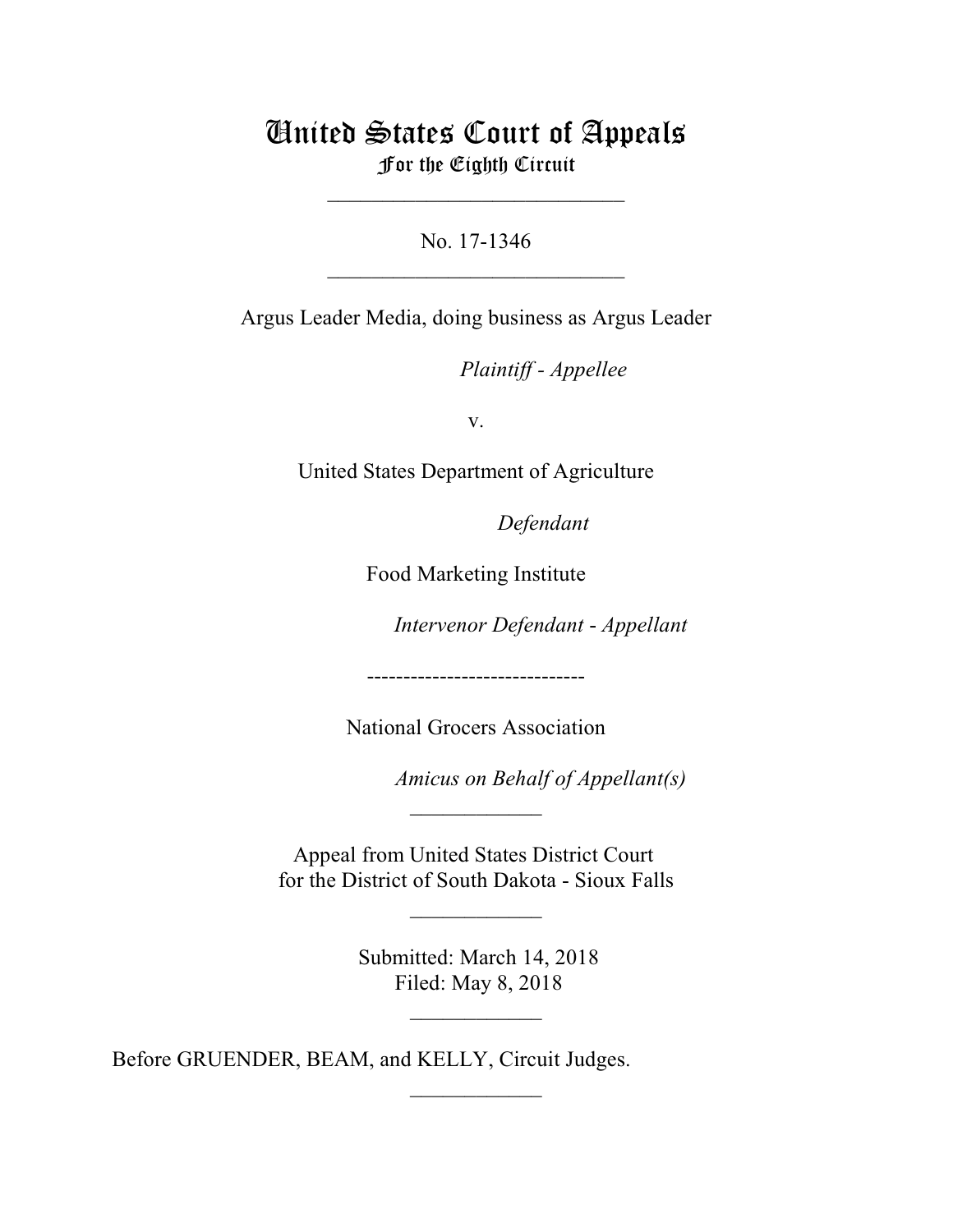KELLY, Circuit Judge.

This case returns to us after a bench trial. Intervenor Food Marketing Institute (FMI) argues the district court<sup>1</sup> erred in finding that Exemption 4 to the Freedom of Information Act (FOIA) is inapplicable to data held by the U.S. Department of Agriculture (USDA).

Most of the relevant facts are set out in our previous opinion. See Argus Leader Media v. U.S. Dep't of Agric., 740 F.3d 1172, 1173–75 (8th Cir. 2014). The data in question come from the Supplemental Nutrition Assistance Program (SNAP). The USDA issues SNAP participants a card (like a debit card) to use to buy food from participating retailers. When a participant buys food using their SNAP card, the USDA receives a record of that transaction, which is called a SNAP redemption. Argus Leader Media, a South Dakota newspaper, asked the USDA for annual SNAP redemption totals for stores that participate in the SNAP program (the "contested data"). The USDA refused, citing several FOIA exemptions. In our previous opinion, we held that Exemption 3 did not apply to the contested data, and remanded the case to the district court. Id. at 1176–77.

On remand the only issue was whether FOIA Exemption 4, which covers "trade secrets and commercial or financial information obtained from a person and privileged or confidential," 5 U.S.C. § 552(b)(4), applies to the contested data. Argus Leader and the USDA agreed that the contested data were commercial or financial information, and that they were not privileged. $<sup>2</sup>$  To show the contested data were</sup>

 $1$ The Honorable Karen E. Schreier, United States District Judge for the District of South Dakota.

<sup>&</sup>lt;sup>2</sup>The district court found that the contested data were obtained from a person, and neither party contests that finding on appeal.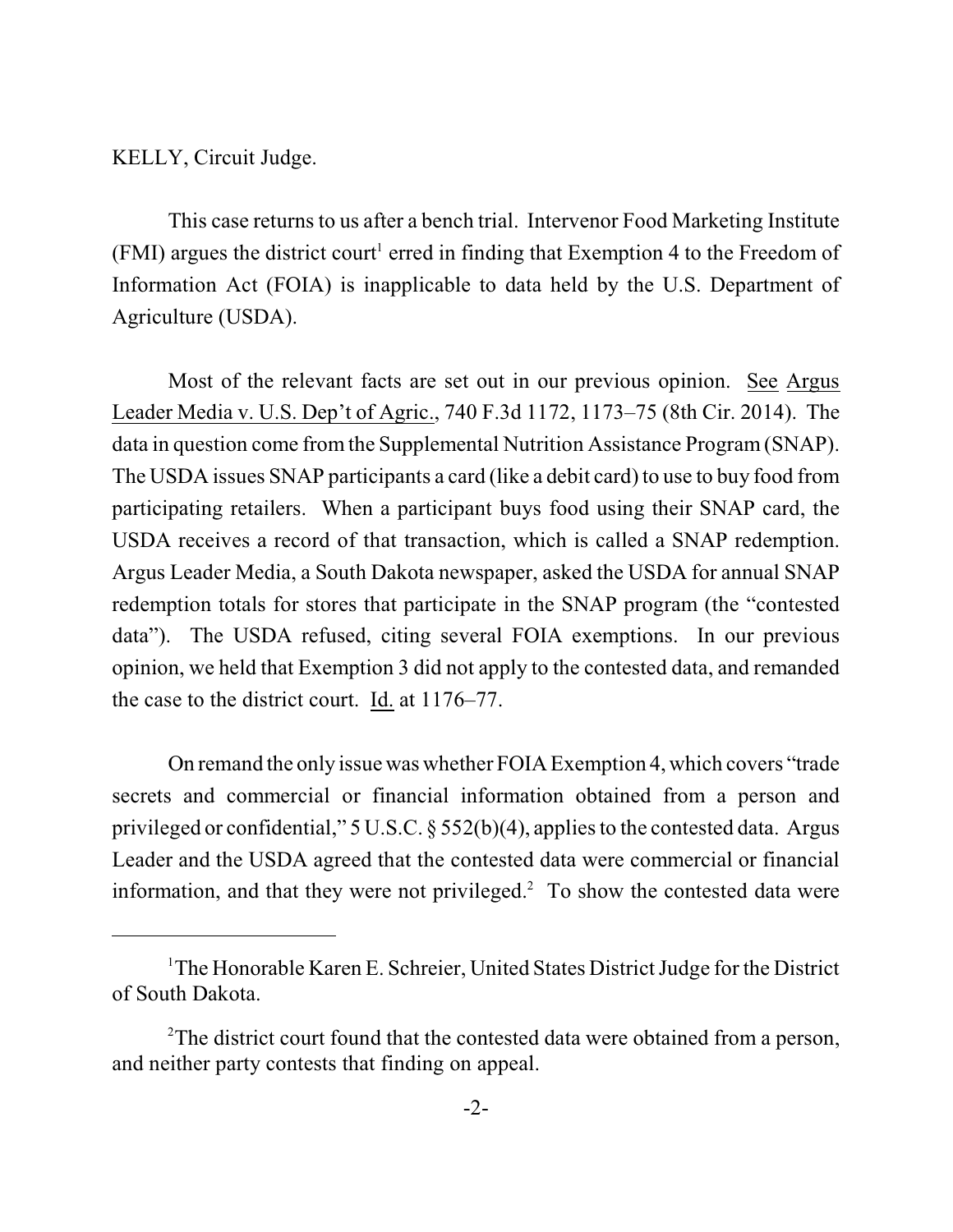"confidential," the USDA had to prove that releasing the data was likely "(1) to impair the Government's ability to obtain necessary information in the future; or (2) to cause substantial harm to the competitive position of the person from whom the information was obtained." Madel v. U.S. Dep't of Justice, 784 F.3d 448, 452 (8th Cir. 2015) (quoting Contract Freighters, Inc. v. Sec'y of U.S. Dep't of Transp., 260 F.3d 858, 861 (8th Cir. 2001)). The USDA argued only the competitive position prong, so the question before the district court was whether releasing the contested data was likely to cause substantial harm to the competitive position of SNAP retailers.

The case went to bench trial. Both parties called experts to testify about the risks of disclosing the contested data. In its findings of fact and conclusions of law, the district court adopted a definition of competitive harm from the D.C. Circuit: "[C]ompetitive harm may be established if there is evidence of 'actual competition and the likelihood of substantial competitive injury . . . .'" Argus Leader Media v. U.S. Dep't of Agric., 224 F. Supp. 3d 827, 833 (D.S.D. 2016) (alteration in original) (quoting Pub. Citizen Health Research Grp. v. FDA, 704 F.2d 1280, 1291 (D.C. Cir. 1983)). Applying that standard, the district court found that the grocery retail industry was highly competitive, but that the USDA had not proved a likelihood of substantial competitive injury. Id. at 833–35. The court found the USDA's claims of competitive injury were "speculative at best" because grocery retailers already had access to large quantities of data about their competitors, and existing models explained the majority of grocery customers' behavior. Id. at 834. The court also found speculative the USDA's assertion that stores with high SNAP redemptions would face stigma. Id.<sup>3</sup>

<sup>&</sup>lt;sup>3</sup>In addition, the district court opined that stigma "is not relevant in an Exemption 4 analysis because it is not a harm caused by a competitor." Id. We need not determine the relevance, if any, of stigmatic injury in Exemption 4 cases because, as we explain, the evidence of stigma was insufficient to support a finding of substantial competitive harm alone or in combination with other evidence presented.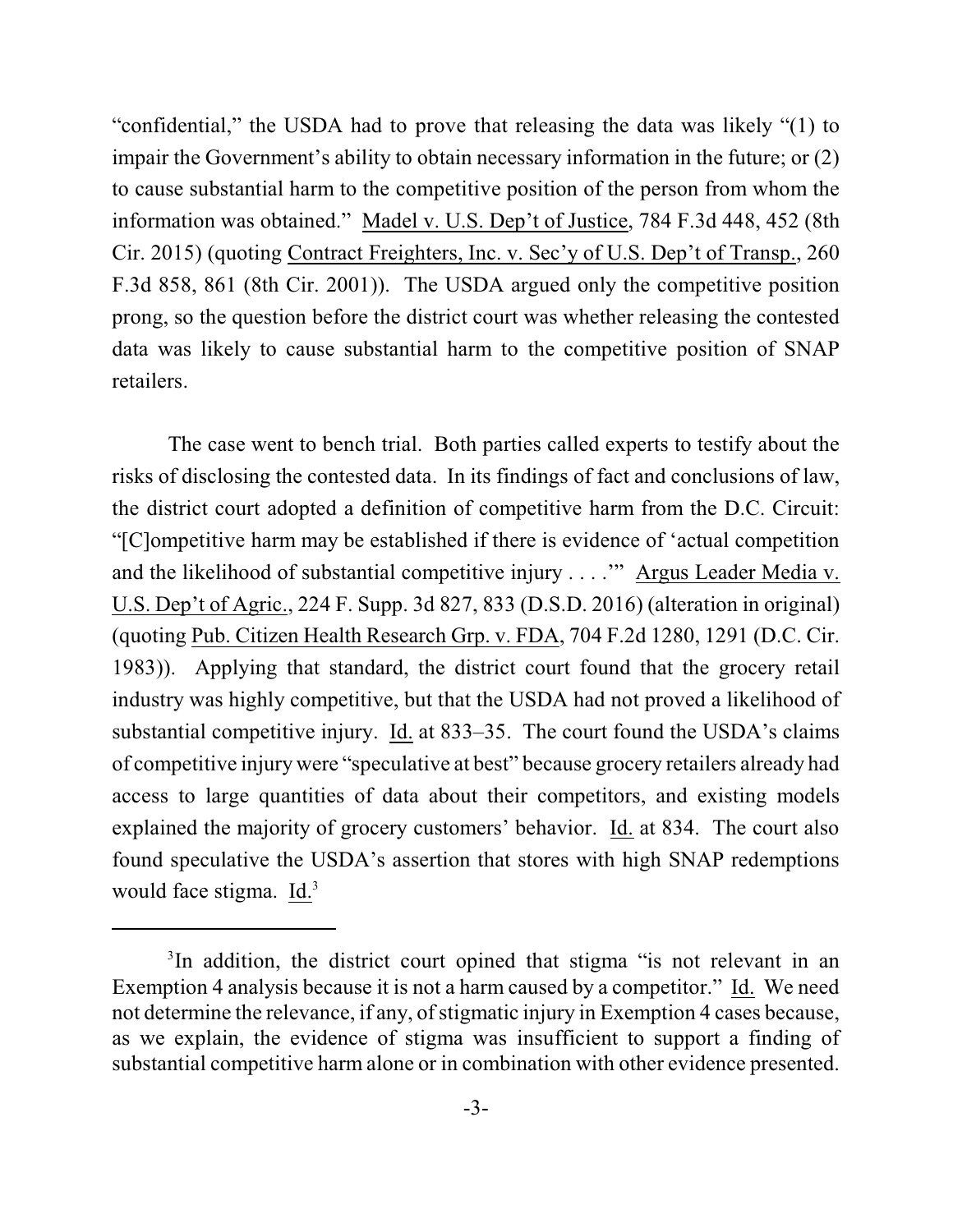After the district court entered judgment for Argus Leader, the USDA decided not to appeal. FMI, a trade group representing grocery retailers, intervened and filed this appeal. FMI contests the district court's findings of fact and application of the law to those facts.<sup>4</sup> "We accept the district court's factual findings unless they are clearly erroneous, and we review the applicability of the FOIA exemption de novo." Peltier v. F.B.I., 563 F.3d 754, 762 (8th Cir. 2009).

As to the facts, we see no clear error. FMI argues that the district court erred in finding that release of the contested data would have little effect on the grocery industry, and failed to give enough weight to its assertions that releasing the data would stigmatize some stores and cause stores to stop accepting SNAP. But record evidence showed that the contested data—which are nothing more than annual aggregations of SNAP redemptions—lacked the specificity needed to gain material insight into an individual store's financial health, profit margins, inventory, marketing strategies, sales trends, or market share. FMI's assumption that stores would be stigmatized was speculative and not supported by any other evidence in the record. There was also no meaningful evidence that retailers would end their SNAP participation if the contested data were released.

Applying the law to the facts, we find no basis for reversal. The trial evidence showed that the grocery industry is highly competitive, but is already rich with

<sup>&</sup>lt;sup>4</sup>FMI also argues in passing that the district court should not have used the D.C. Circuit standard to decide whether releasing the contested data is likely to cause substantial competitive harm. But FMI does not propose an alternate standard. Instead, it argues that the words of the statute—"privileged or confidential," 5 U.S.C. § 552(b)(4)—can be given their dictionary definitions. FMI asserts that "confidential" means "secret," so a record falls within Exemption 4 if it has previously been kept secret. We reject this argument as precluded by "the Supreme Court's admonition that FOIA exemptions 'must be narrowly construed.'" Argus Leader, 740 F.3d at 1176 (quoting Milner v. Dep't of Navy, 562 U.S. 562, 565 (2011)). Under FMI's reading, Exemption 4 would swallow FOIA nearly whole.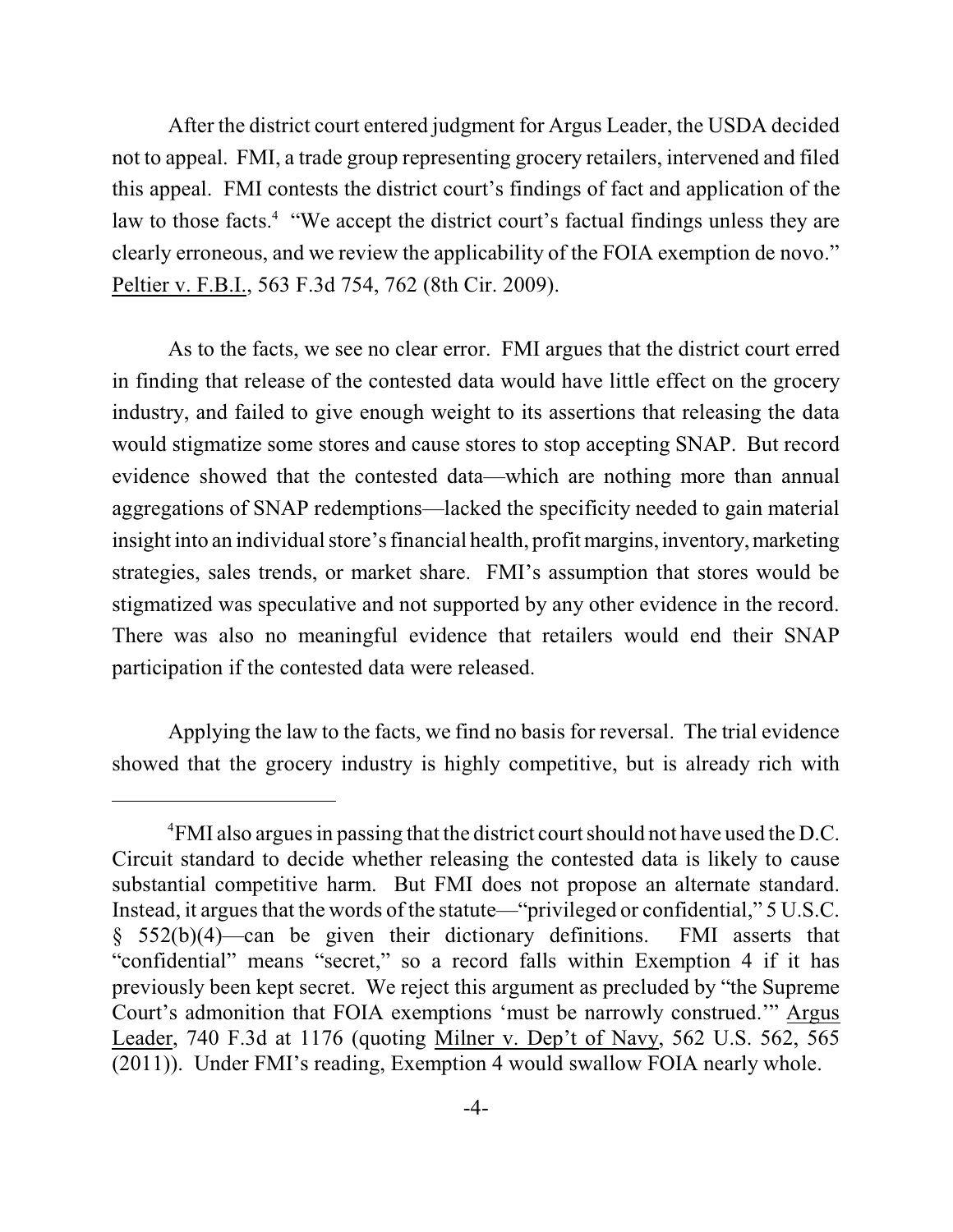publically-available data that market participants (and prospective market entrants) use to model their competitors' sales. The evidence shows that releasing the contested data is likely to make these statistical models marginally more accurate. But the evidence does not support a finding that this marginal improvement in accuracy is likely to cause *substantial* competitive harm. The USDA's evidence showed only that more accurate information would allow grocery retailers to make better business decisions. If that were enough to invoke Exemption 4, commercial data would be exempt from disclosure any time it might prove useful in a competitive marketplace. A likelihood of commercial usefulness—withoutmore—is not the same as a likelihood of substantial competitive harm. We agree with the district court and conclude that the USDA failed to establish that release of the contested data falls within Exemption 4's ambit.

In an effort to avoid this conclusion, FMI cites to our opinion in Madel. In that case, we affirmed Exemption 4's application to Drug Enforcement Administration (DEA) records pertaining to oxycodone transactions by private companies. See Madel, 784 F.3d at 451–53 (noting that one of the requested documents "contain[ed] information traceable to individual manufacturers and distributors, such as market shares in specific geographic areas, estimates of inventories, and sales" for the entire nation-wide market for oxycodone). We cited DEA declarations that the requested records "could be used to determine the companies' market shares, inventory levels, and sales trends in particular areas" which might allow competitors "to target specific markets, forecast potential business of new locations, or to gain market share in existing locations, thereby gaining competitive advantage." Id. at 453 (cleaned up). While these concerns appear to mirror those raised by the USDA in this case, Madel is distinguishable. In Madel, the data in question were sufficiently specific (records of individual companies' sales of a particular drug) that their release was likely to provide a tangible competitive advantage. The contested data in this case, by contrast, are more general, and add little to the information already available to